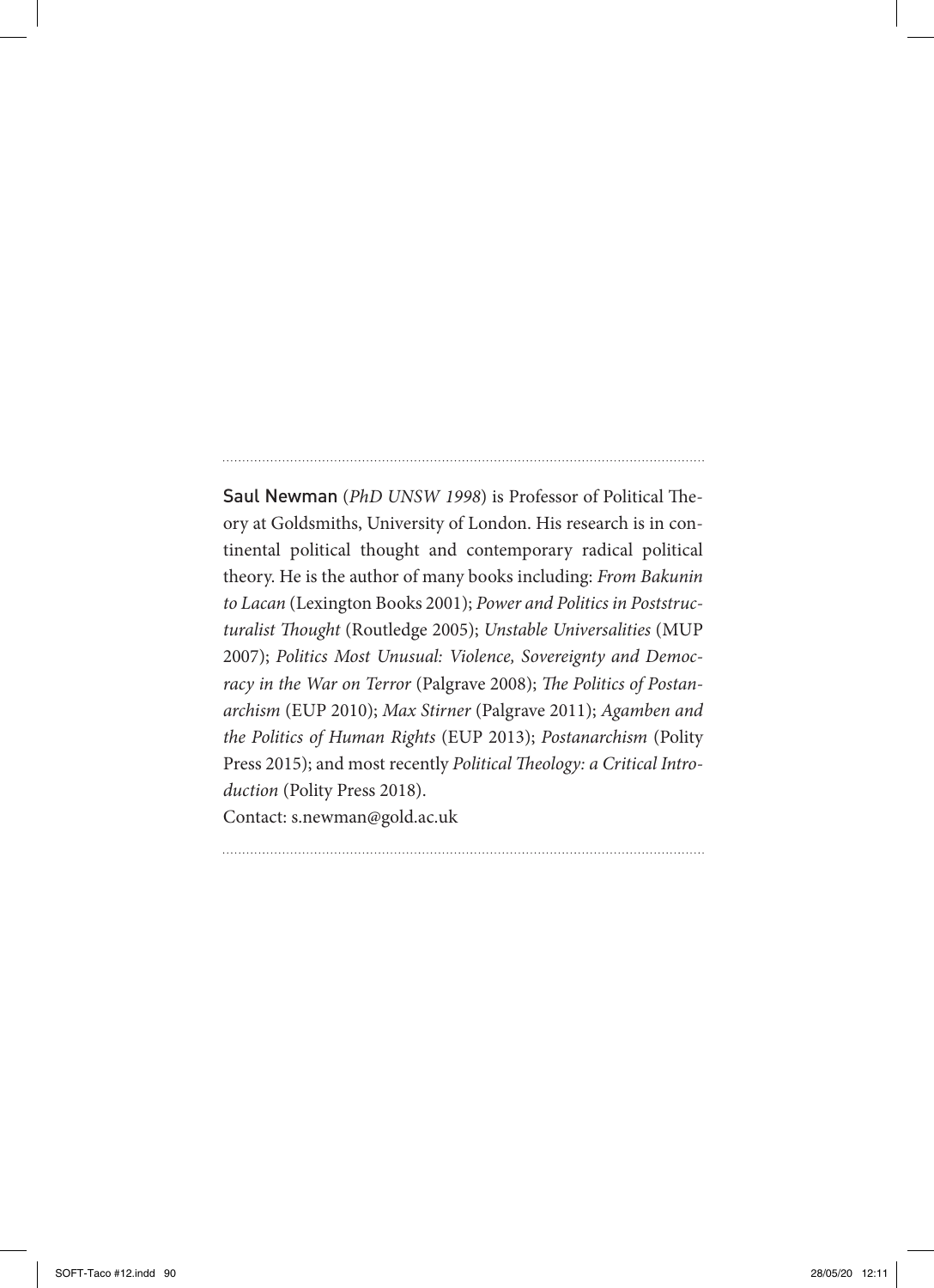*Soft Power Revista euro-americana de teoría e historia de la política y del derecho* 

*Vol. 6, 2. Julio-Diciembre 2019 ISSN (online): 2539/2239 ISSN (print): 2389-8232 http://dx.doi.org/10.14718/SoftPower.2019.6. 2.6*

# **POST-TRUTH AND THE CRISIS OF THE POLITICAL1**

Saul Newman

Goldsmiths College, London

# **Abstract**

I understand post-truth as a new paradigm in politics - one that goes beyond mere political lying and spin and points to the decline of the symbolic authority of truth itself. In so far as, as Arendt claimed, politics depends on a shared acknowledgement of certain factual truths, post-truth thus represents a crisis of political life. The post-truth condition is a *post-political* condition. To grasp this thoroughly, we need to understand the paradoxical relationship between truth and politics, locating a problematic that goes back to the very origins of the *demos* in ancient Greece: the original conflict between the singular truth of the philosopher and the affairs and concerns of the polis. Here I will draw on two different approaches to this problem: Hannah Arendt's discussion of the conflicting, and yet inextricable, relationship between the stability of truth and the contingency and plurality of political life; and Michel Foucault's exploration of *parrësia* or 'frank speech' – a form of truth-speaking which, while often in conflict with the polis, is also necessary for any notion of ethical conduct in political life. Both approaches suggest that politics bears some essential relation to truth, even if truth often finds itself impotent in the face of mere opinion. Yet, while there is some question about the efficacy today of asserting facts against lies or 'speaking truth to power', I argue that there is something valuable in Foucault's idea of truth speaking as a form of ethical (and also political) subjectivation.

# **Keywords**

Post-Truth, politics, post-politics.

<sup>1</sup> Reception date: 1<sup>st</sup> April 2019; acceptance date: 22<sup>th</sup> April 2019. This article is the result of research activities held at the Goldsmiths, University of London.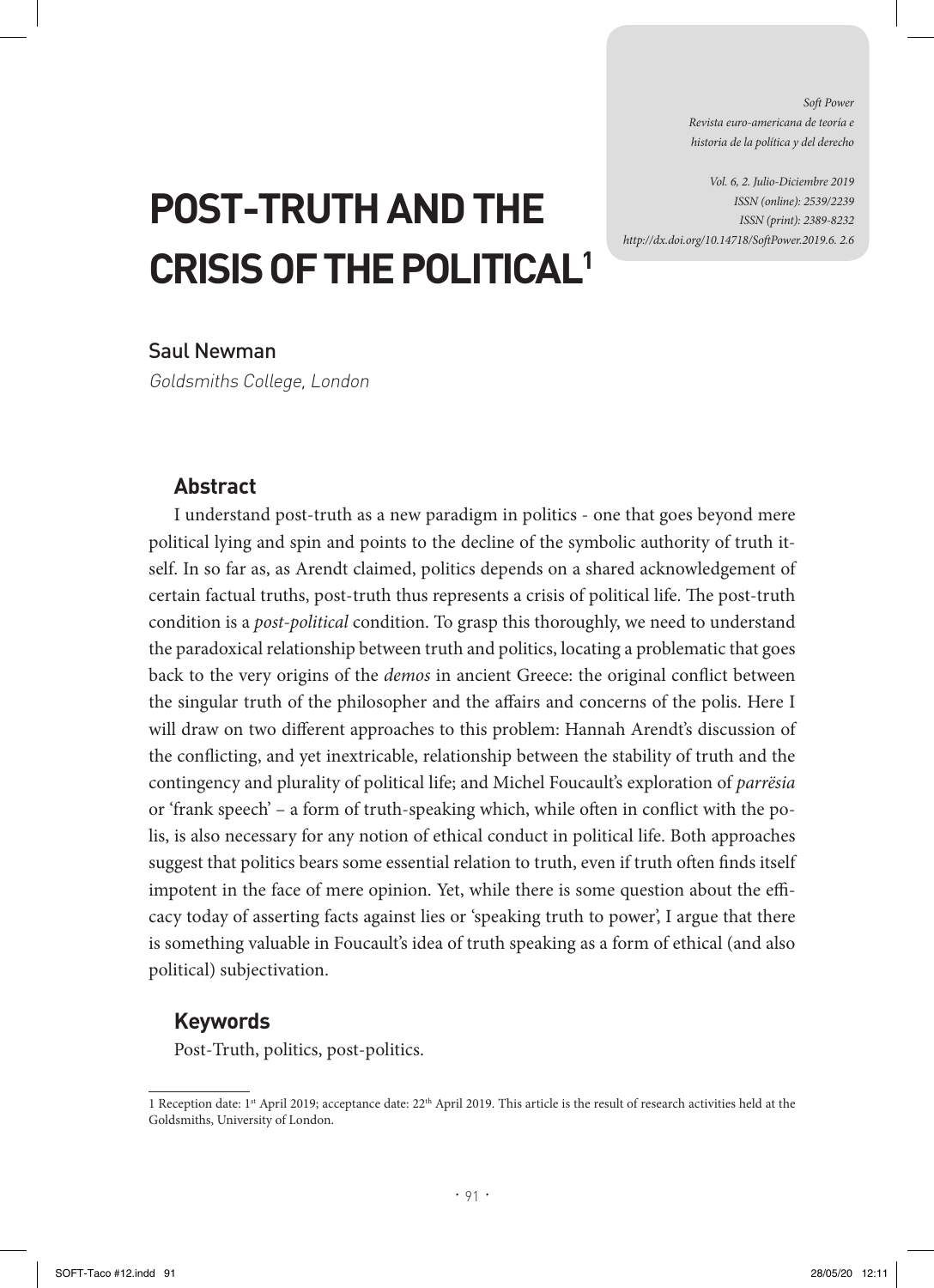Soft Power  $\bullet$  Volumen 6, número 2, julio-diciembre, 2019

## **Resumen**

Entiendo la posverdad como un nuevo paradigma en política, uno que va más allá de la mera mentira política y señala el declive de la autoridad simbólica de la verdad misma. En la medida en que, como afirmó Arendt, la política depende de un reconocimiento compartido de ciertas verdades fácticas, la posverdad representa una crisis de la vida política. La condición de la posverdad es una condición *pospolítica*. Para comprender esto a fondo, necesitamos comprender la relación paradójica entre verdad y política, afrontando una problemática que se remonta a los orígenes de las *demos* en la antigua Grecia: el conflicto original entre la verdad singular del filósofo y los asuntos e intereses de la polis. Aquí me basaré en dos enfoques diferentes para este problema: la discusión de Hannah Arendt sobre la relación conflictiva, pero inextricable, entre la estabilidad de la verdad y la contingencia y pluralidad de la vida política; y la exploración de Michel Foucault de *la parrësia* o 'discurso franco', una forma de decir la verdad que, aunque a menudo está en conflicto con la polis, también es necesaria para cualquier noción de conducta ética en la vida política. Ambos enfoques sugieren que la política tiene alguna relación esencial con la verdad, incluso si la verdad a menudo se encuentra impotente frente a la mera opinión. Sin embargo, aunque haya algunas dudas sobre la eficacia actual de afirmar los hechos contra las mentiras o 'decir la verdad ante el poder', sostengo que hay algo valioso en la idea de Foucault de decir la verdad como una forma de subjetivación ética (y también política).

## **Palabras clave**

Posverdad, política, post-política.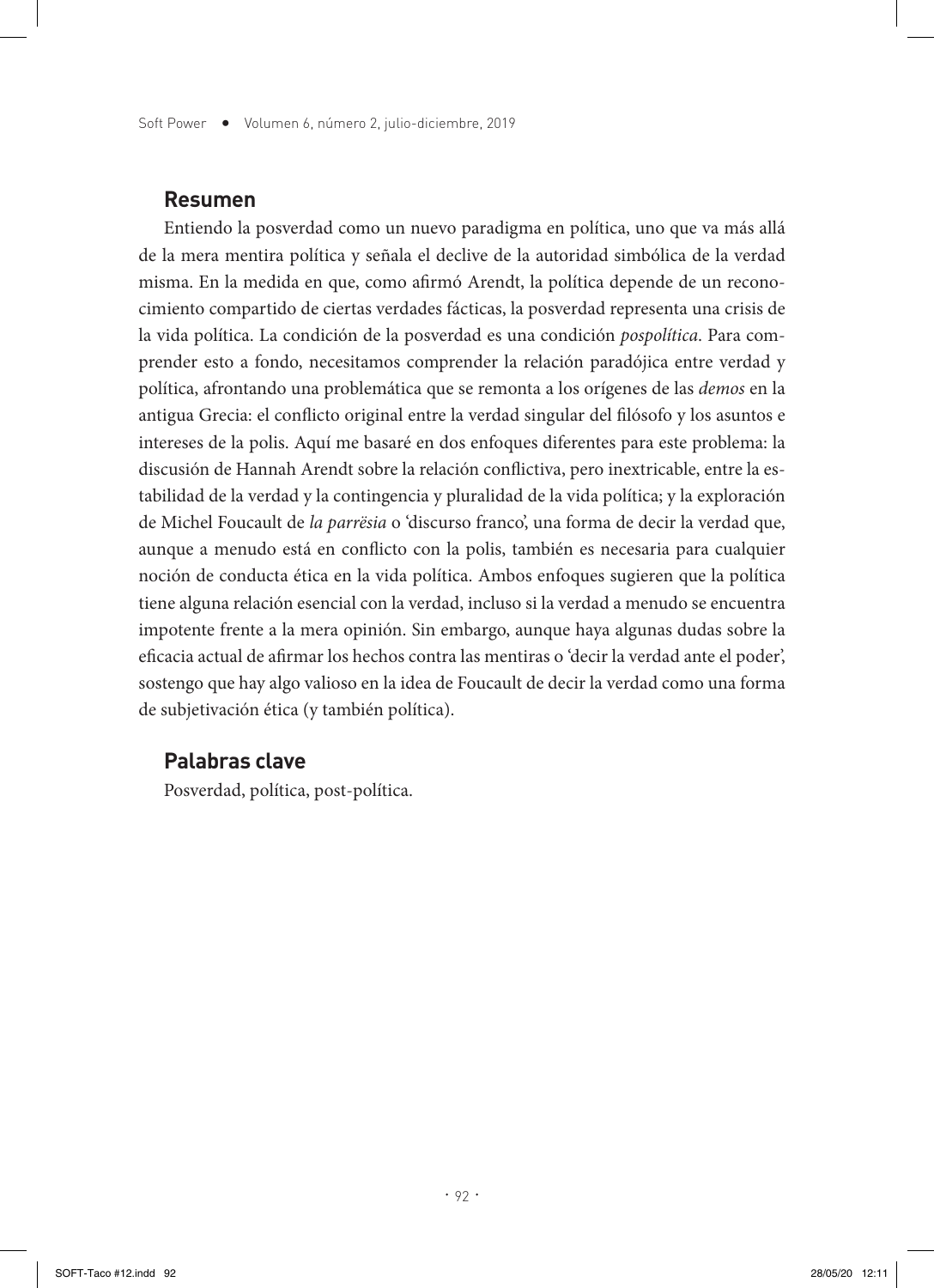It is difficult today to avoid the term post-truth (Fuller, 2018; Ball, 2017 & d'Ancona, 2017). It was after all the OED word of the year in 2016, where it was defined as: 'relating to or denoting circumstances in which objective facts are less influential in shaping political debate or public opinion than appeals to emotion and personal belief '. That year, of course, was marked by two cataclysmic events that seemed to symbolise the emerging post-truth paradigm: the Brexit referendum in the UK and the election of Donald Trump as US president. The Brexit referendum was marred by egregious lies and false promises, such as the notorious claim that the UK sent  $£350$  million per week to the EU, money that could otherwise be spent on the National Health Service. And, of course, Trump appears as the very embodiment of post-truth discourse and its blatant disregard for facts, uttering a profusion of falsehoods and downright lies ('alternative facts') designed, as demagogues always seek to do, to appeal to emotion rather than reason and to heighten fear and resentment rather than promote rational debate. The proliferation of lies from politicians, the disdain for scientific evidence and verifiable facts, the deliberate blurring of the line between truth and falsehood, seem to be all around us today. I understand post-truth as a new paradigm in politics - one that goes beyond mere political lying and spin ('bullshit') and points to the decline of the symbolic authority of truth itself. Truth is not transgressed so much as ignored and bypassed, drowned out in a cacophony of competing narratives. In so far as, as Arendt claimed, politics depends on a shared acknowledgement of certain factual truths, post-truth thus represents a crisis of political life. The post-truth condition is a *post-political* condition.

In understanding post-truth as a symptom of post-politics, we need to explore the paradoxical relationship between truth and politics, locating a problematic that goes back to the very origins of the *demos* in ancient Greece: the original conflict between the singular truth of the philosopher and the affairs and concerns of the polis. Here I will draw on two different approaches to this problem: Hannah Arendt's discussion of the conflicting, and yet inextricable, relationship between the stability of truth and the contingency and plurality of political life; and Michel Foucault's exploration of *parrësia* or 'frank speech' – a form of truth-speaking which, while often in conflict with the polis, is also necessary for any notion of ethical conduct in political life. Both approaches suggest that politics bears some essential relation to truth, even if truth often finds itself impotent in the face of mere opinion. Yet, while there is some question about the efficacy today, in the current post-truth condition, of asserting facts against lies or 'speaking truth to power', I argue that there is something valuable in Foucault's idea of truth speaking as a form of ethical (and also political) subjectivation. Perhaps the only way in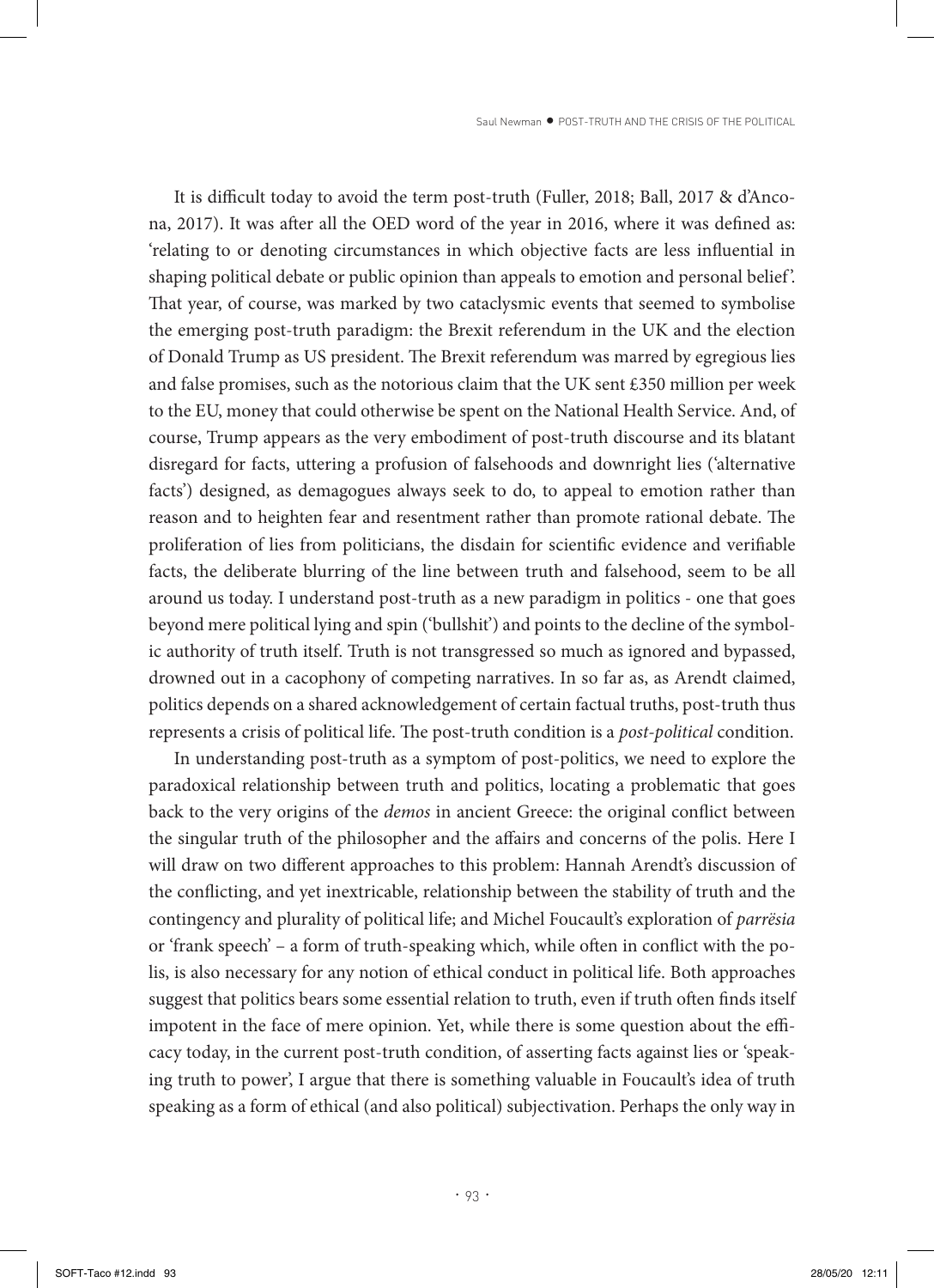which the seductions of post-truth discourse can be countered is not through a return to some Enlightenment idea of a universally valid truth, but rather through different modes of subjectivity in which a certain relation to truth becomes an ethical and political matter of caring for oneself and for others.

## **Defining post-truth**

The propagation of falsehoods, lies and misinformation appears to have become one of the defining features of political discourse today. Barely a day goes by without a tweet, comment or media release from the president of the US that, putting it generously, plays fast and loose with the truth – varying between outrageous exaggeration and distortions of reality to actually concocting facts and events.1 When Trump lied about the size of crowds at his inauguration, despite photographic evidence to the contrary, or when he invented a story of a terrorist attack in Sweden, or when he said what he clearly did not say during a press conference with Putin, or, more recently during the mid-term elections, when he described the migrant caravan from Honduras as an invasion and a national emergency, sending troops to the border, he showed a blatant disregard for truth, for factual accuracy. What is striking is the complete shamelessness of these lies and manipulations, as if power today makes a show of its own mendacity – perhaps as a demonstration of its indifference to any ethical standards and norms of political discourse, and even to any external standard of veracity, coherence or integrity. The ultimate gesture of sovereignty is to make truth the plaything of power.

Of course, Trump is not alone in this. Post-truth is part of new political paradigm associated with a resurgent authoritarian and nationalist populism that appears in many contexts, in both democracies and quasi-democracies, and which Trump, along with Putin and other political leaders as well as lobbyists, advisers, campaign strategists, press officers, and social media trolls, are both symptoms and master manipulators. We think of the aforementioned lies that characterised the Leave side of the Brexit debate in the UK, or the involvement of shadowy companies like Cambridge Analytica and Russian hackers in the manipulation of elections, the shaping of voter preferences and the promotion of 'fake news'. Russia is an interesting example of a society in which, under the current regime, post-truth has become so endemic that it is difficult to any longer distinguish reality from fiction. The proliferation of false and contradictory narratives by the Putin regime – as we saw for instance in the denials that Russian forces were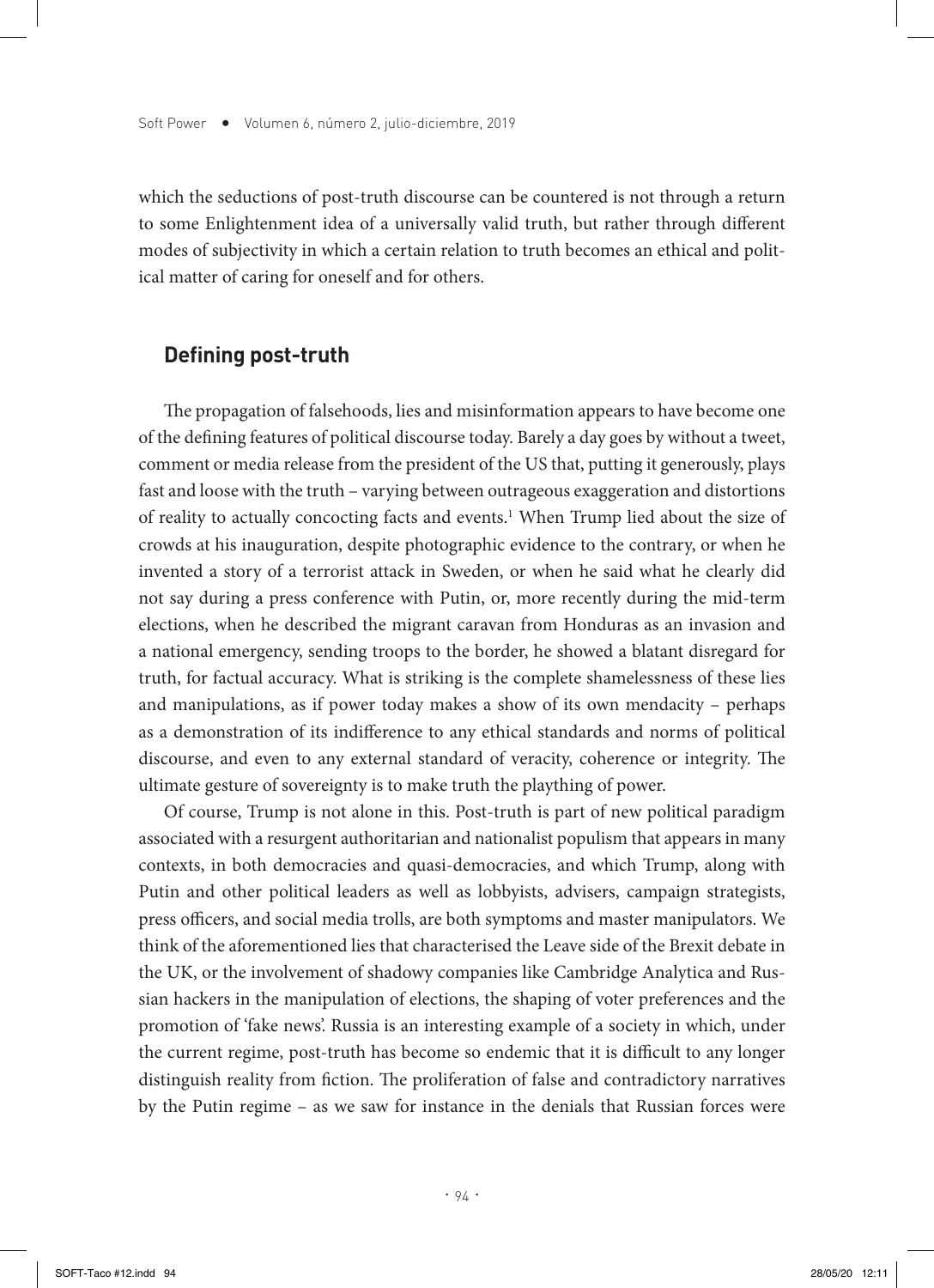operating in Ukraine or in the laughable claims that Russian agents sent to poison a defector in Salisbury were actually tourists with an interest in cathedrals – has the effect of creating a sort of cognitive dissonance, which serves as a much more effective tool of political and social control than the crude censorship of information.

Post-truth takes a number of forms, like the many faces and shapes of falsehood that Montaigne spoke of. It is seen not only in the lies, falsehoods, 'alternative facts' and distortions promulgated by those in power, but in the constant attacks on the media as the 'enemies of the people'. The accusations of 'fake news' against the mainstream media, for which Trump is infamous, is simply the flip side of his lies. What better defence against the allegation of lying than to accuse one's opponents of doing the same, and to dismiss factual evidence to the contrary as 'fake news'? What better way to discredit and weaken the media, which might, in a functioning democracy, serve as an important check on political power, than to charge them with being 'enemies of the people', with all the fascistic overtones of this statement?

A further aspect of post-truth discourse is the distrust and hostility shown towards expert opinion. This is part of the self-styled populist insurgency against the technocratic expertise of 'the establishment', the liberal intellectual elite that is seen to hold the ordinary person in contempt. One of the striking comments made during the run-up to the Brexit referendum was from a government minister and key supporter of the Leave campaign, Michael Gove, who said, in response to warnings from many economists of the dire consequences of leaving the EU, that 'people in this country have had enough of experts' - reminiscent of the infamous remark allegedly made by the judge who, during the French Revolutionary Terror, sentenced the scientist Lavoisier to the guillotine, that the Republic had no need of savants. Indeed, the most serious example of this contempt for expert opinion is the dismissal of climate science. In the face of overwhelming evidence and unanimous consensus on the part of the scientific community, claims about climate change and its man-made causes are dismissed by some political leaders, not to mention lobbyists for the fossil fuel industry, as a hoax. Scientific evidence is confronted with counter-narratives and 'alternative facts'. The effect of this is to create an atmosphere of confusion that not only disables political action on fossil fuel reduction, but also animates certain conservative political constituencies for whom the environmental agenda is felt to be an attack on their very identity and lifestyle.

One of the effects of post-truth discourse is therefore to construct a certain narrative – which is usually pitted against the dominant 'establishment' narrative – around which particular constituencies affiliate themselves, in opposition to other constituencies; an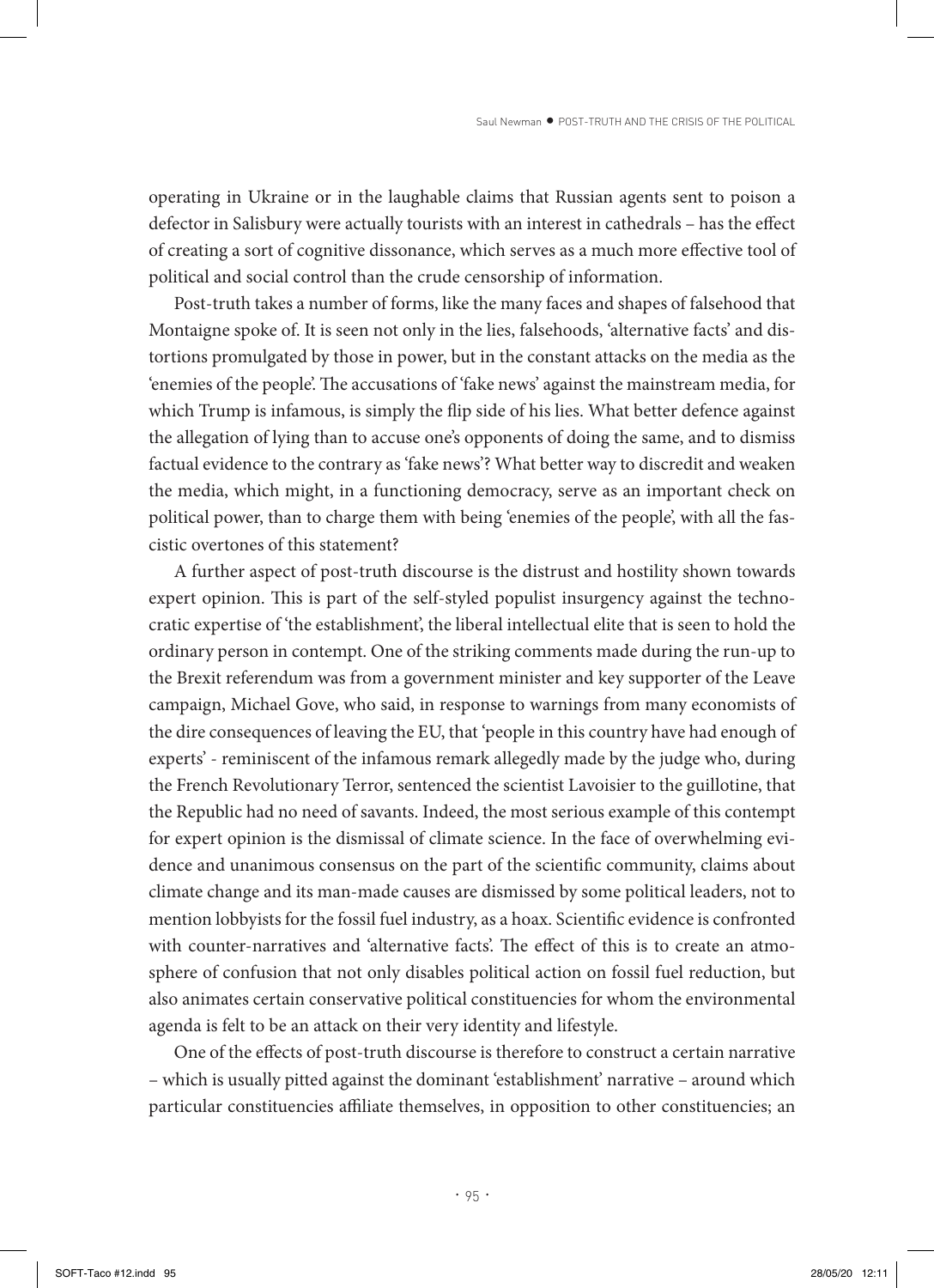effect intensified in today's highly partisan and divided political climate. It is not simply a question of agreeing with a particular narrative, but rather a passionate attachment to it, much in the same way that, as Freud described a long time ago in his study of the psychodynamics of groups, there was an emotional bond or tie between members of a group and their leader, an attachment that proved impervious to rational persuasion or even to factual truth. Paraphrasing Gustav Le Bon's description of the group mind, Freud says that 'groups have never thirsted after truth. They demand illusions and cannot do without them'(Strachey, 1922). Furthermore:

Since a group is in no doubt as to what constitutes truth or error, and is conscious, moreover, of its own great strength, it is as intolerant as it is obedient to authority. It respects force and can only be slightly influenced by kindness, which it regards merely as a form of weakness. What it demands of its heroes is strength, or even violence. It wants to be ruled and oppressed and to fear its masters. Fundamentally it is entirely conservative, and it has a deep aversion from all innovations and advances and an unbounded respect for tradition<sup>2</sup>.

So, the group – or political constituency – has no desire for the truth, but at the same time asserts its own truth with absolute certainty, to the exclusion of all other opinions. This is no doubt applicable to the post-truth condition, which is characterised by an odd mixture of relativism and dogmatism. Moreover, the group's obedience to the master, and its conservatism, is similar to the authoritarianism of right wing populism today. The groups and constituencies who support Trump and other populist leaders are attracted not by their moderation or respect for liberal values and institutions but, on the contrary, by their willingness to violate established norms and procedures – something that is seen as a sign of strength – and especially by their disregard for the truth. This is why lying is often taken as an indication of authenticity; why, for instance, Trump's blatant lies in no way to tarnish his popularity amongst his supporters, seeming only to galvanise them, as he can be portrayed as either the unpolished politician who speaks up for ordinary people against technocratic elites, or as the sovereign who, in deciding and acting in the absence of facts and evidence, determines his own truth.

If we add to this the general climate of misinformation, outlandish conspiracy theories – often deliberately encouraged against one's political opponents, but also directed against institutions and 'the establishment' in general – and the increasingly antagonistic and polarised views and political perspectives resounding through the echo cham-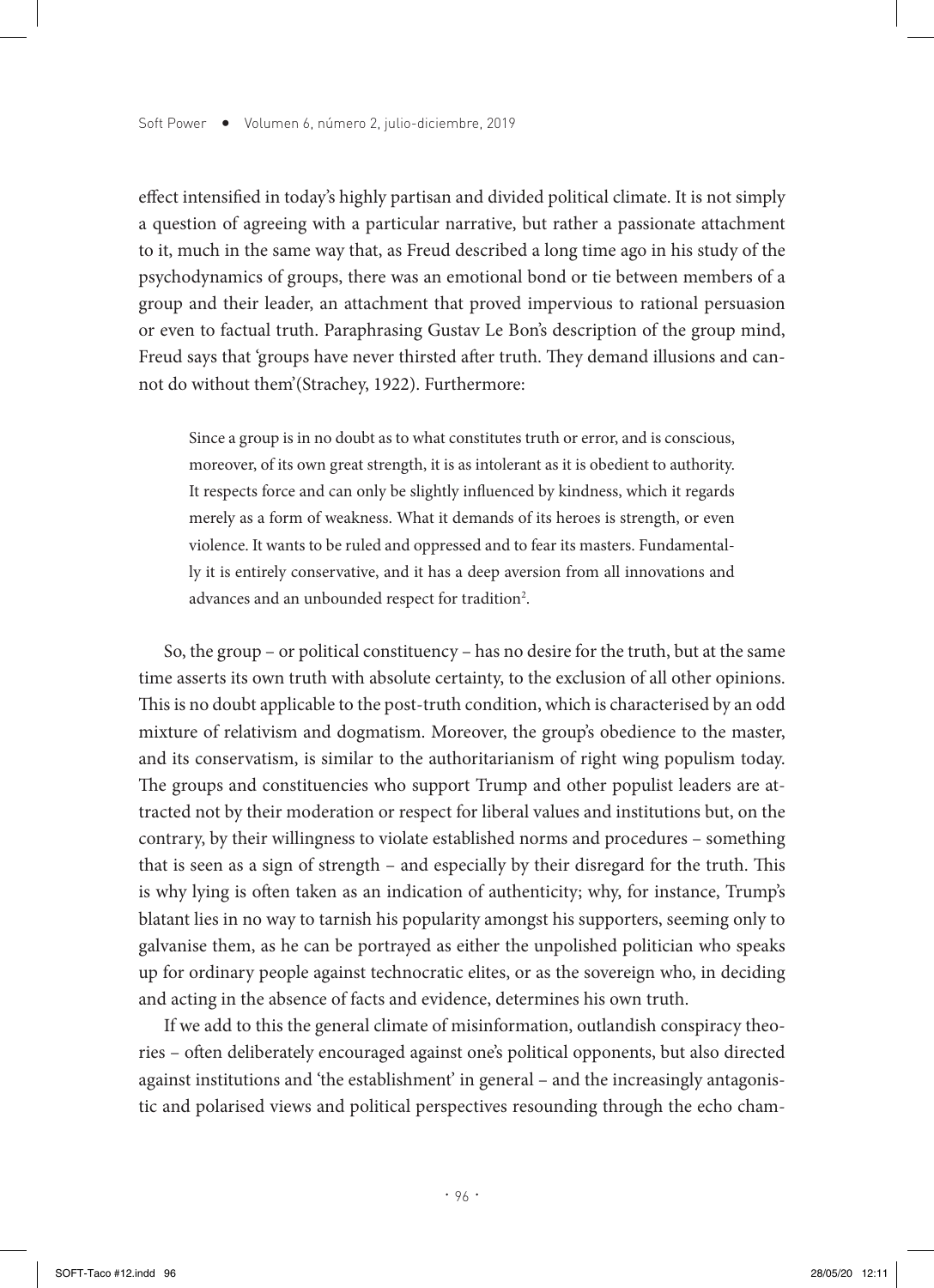bers of the internet and social media, we see that post-truth refers to a much more pervasive phenomenon than mere political deceit. Where exactly does the difference lie, and what is new here? After all, lying has always been part of political life. Political philosophers going back to Plato have recognised that lies might on certain occasions be necessary or at least expedient. In the *Republic*, it will be recalled, Plato spoke of the need for a noble lie, a founding fiction to justify a social order in which only certain people, those in whom god had mixed gold in their person, would be allowed to rule, while the rest, those mixed with less precious metals, were assigned a lower place in the hierarchy. Machiavelli recommended that the prince be prepared to use deceit, guile and dissimulation in order to gain power and win support. As Arendt said, 'no one, as far as I know, has ever counted truthfulness among the political virtues. Lies have always been regarded as necessary and justifiable tools not only of the politician's or the demagogue's but also of the statesman's trade (Arendt, 1967). Statesmen and politicians have always lied, often to conceal the most serious abuses of power.

So what has changed with post-truth? The difference is in the way that post-truth discourse no longer bothers even to pay lip service to the truth. Whereas the political lie, in transgressing the truth, at the same time reaffirmed the authority of the truth, post-truth discourse simply ignores truth altogether and no longer bears any relation to it. Whereas, in the case of political lying, the discovery of the lie often led to a scandal of authority, in the case of post-truth there is no longer any scandal at all – mendacity is nakedly paraded, visible for all to see, and apparently goes unpunished. Truth, we can say, while violated by political lying, at the same time maintained its symbolic legitimacy; now this symbolic legitimacy – the idea that politicians are not supposed to lie, even if it is well known that they *do* – no longer really holds. It is not violated so much as relativized, eclipsed by a series of competing narratives or 'truths', such that the line between truth and falsehood becomes blurred. This is what Trump's advisor, Kelly-Anne Conway, was getting at when she said there were 'alternative facts' in reference to Trump's alternative version of size of the audience at his inauguration; or what his legal counsel, Rudy Giuliani, meant when he said that 'truth isn't truth' – that there were, in other words, competing versions of the truth. The idea of the one truth has now become fragmented into a series of alternative perspectives and positions. Nietzsche's definition of truth as 'a mobile army of metaphors, metonyms and anthropomorphisms' has never seemed more apt (Nietzsche, 1873).

The function and effect of post-truth discourse is to create a kind of cognitive dissonance, a general sense of confusion about what is true and false, contributing to an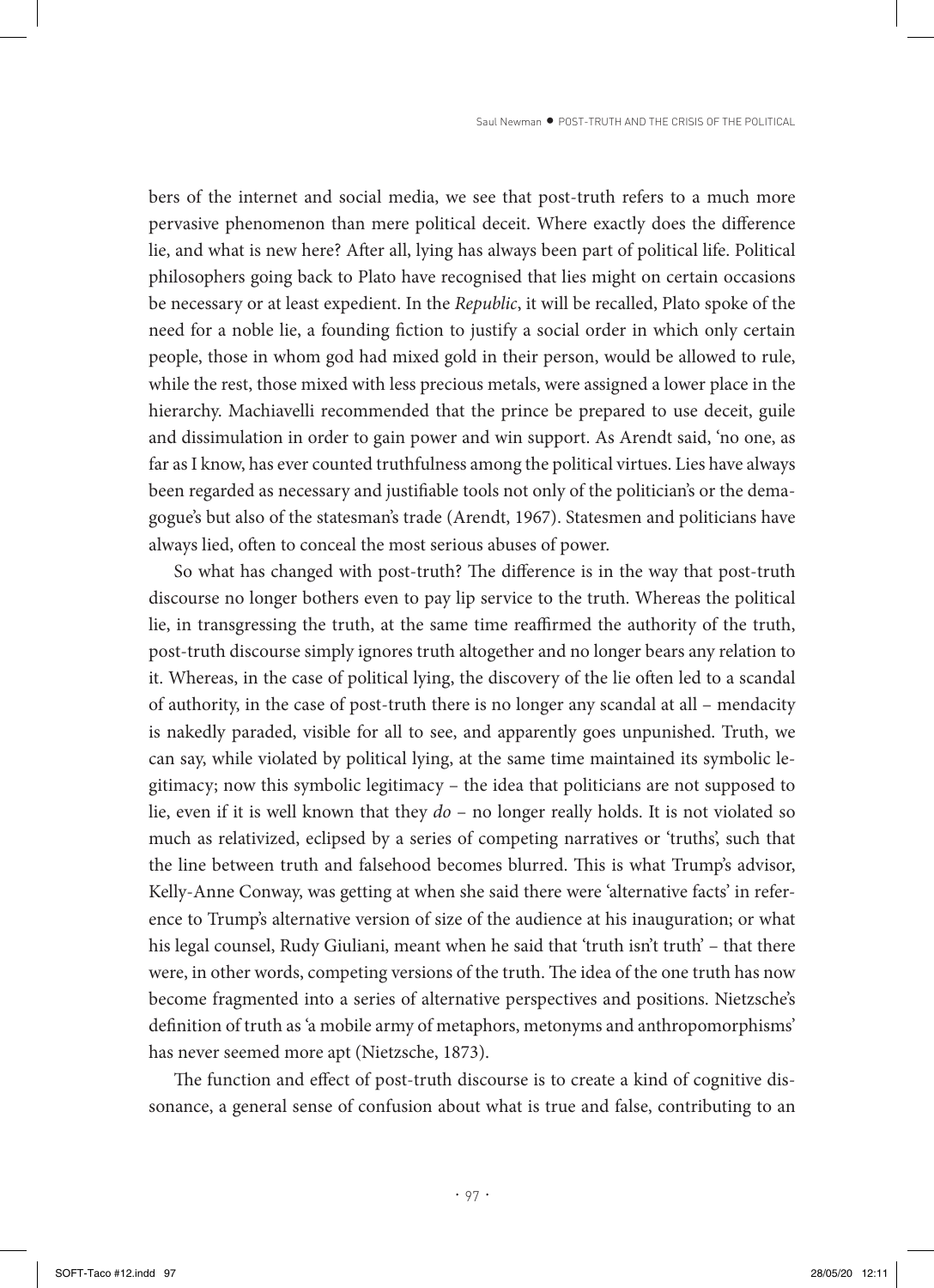inability to accurately map our political terrain. It is a deliberate strategy of 'gaslighting', aimed at the dislocation of our sense of certainty about the world. The subject of posttruth discourse is not so much deceived as discombobulated – bewildered not only by the cacophony of 'alternative facts' but by the audacity and shamelessness of a new discourse of power now fully unmoored from the normative standards of truth. Posttruth has to be seen as an experimentation with a new form of political power, one that weakens and disables opposition not by suppressing the truth – as in the old totalitarian regimes – but by fragmenting any sense of a shared social reality.

There are, no doubt, many factors that give rise to this post-truth condition. One could point to, for instance, the role of ICT and social media in the circulation of 'alternative facts' and conspiracy theories, in facilitating the internet echo chambers in which post-truth resonates, and in making it possible for companies and political campaigners to employ sophisticated algorithms to identify target audiences, shape political constituencies and spread misinformation. It is no wonder that, for instance, the so-called 'alt-right', which came into prominence with the election of Trump and which revels in and echoes his racist and misogynistic rhetoric, finds its true home on the internet and had its origins in internet based conspiracy theory platforms. Furthermore, as theorists like Franco 'Bifo' Berardi have discussed, communicative capitalism, and its associated technologies, permeates the psyche of the individual, creating cognitive dissonance and a loss of bearing, contributing to the fractured, permanently distracted, depressed and increasingly psychotic state of the modern soul (Cadel & Mecchia, 2009) – the perfect breeding ground for the post-truth condition. No doubt, also, the populist insurgency, which shows no sign of abating, has much to do with the post-truth paradigm: the hostility towards 'the establishment' narrative and the discourse of 'political correctness', the paranoia about the 'global liberal elites', popular resentment against immigration, and the desire for strong authoritarian leaders, all play into post-truth discourse and provide fertile ground for its manipulations. Related to this is the loss of any common horizon for politics and the fragmentation of the social field into antagonistic identities and 'cultures'. Post-truth flourishes amidst 'culture wars' and ideological polarisation; when people seem to live not only in politically opposed camps but in two utterly different universes, there is little possibility of forming any kind of consensus around the truth. Rather, truth becomes weaponized as part of a political and ideological struggle. Behind all this is a general breakdown in trust in political institutions, as well as in other sources of symbolic and epistemological authority – such as the law, the mainstream media and scientific discourse. We hold politicians in contempt, which is why post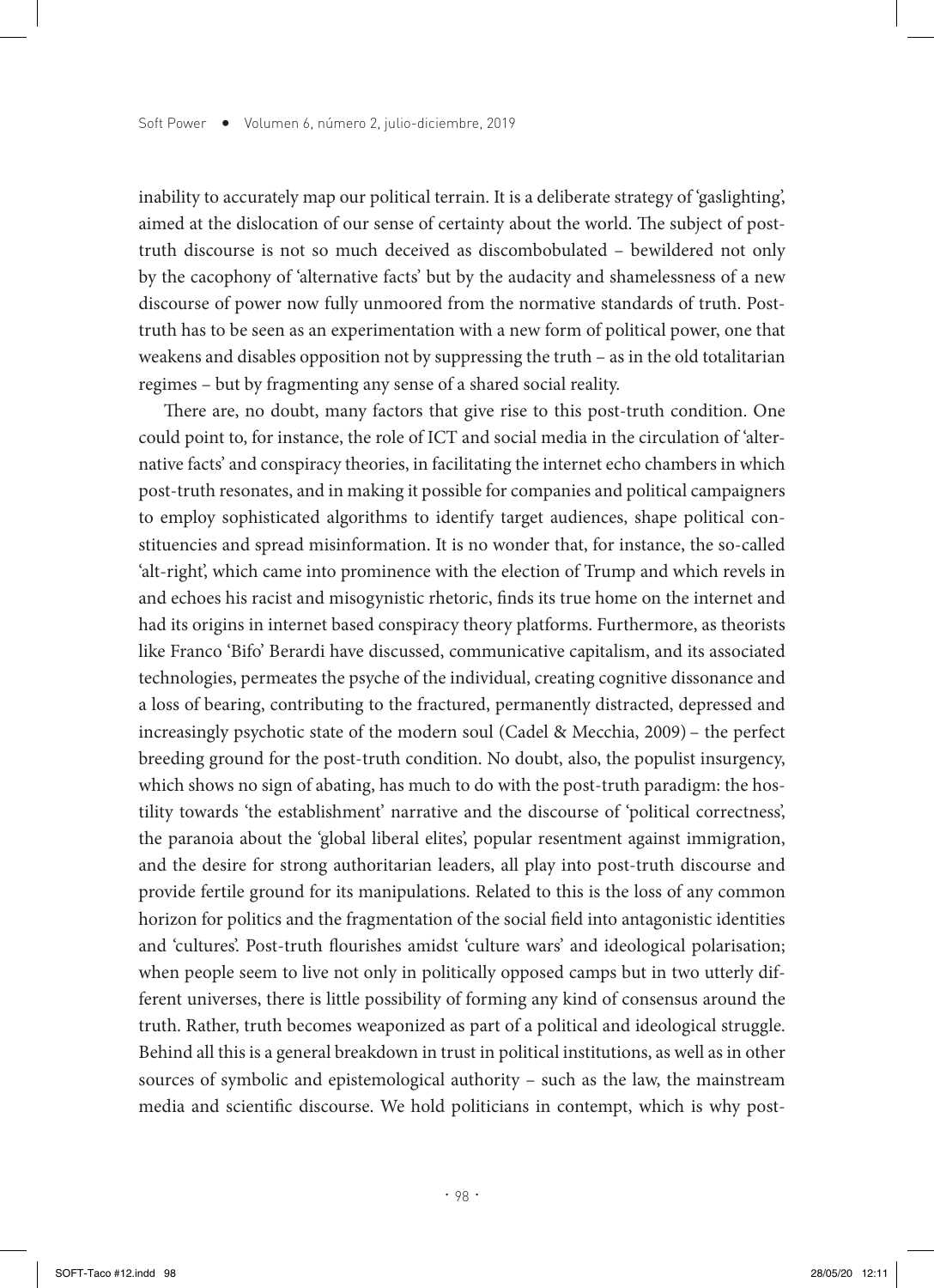truth politicians such as Trump can so effectively style themselves as 'outsiders' and 'anti-establishment' figures. From the MPs expenses scandal in the UK, to Wikileaks which exposed the lies behind the formal edifice of liberal democratic states, to the global financial crisis and the subsequent bail-out of the banks with taxpayers' money, there has been a growing crisis of legitimacy in the normal sources of authority – and this has sowed the seeds of the post-truth phenomena. If what we once took to be the truth has been exposed as a lie, is it any wonder that we now seek out alternative sources of truth that seem to confirm our view of the world?

#### **Post-truth and post-politics**

While all these factors are important, they are aspects of a broader post-political condition of which post-truth is symptomatic. While it might seem paradoxical and even counter-intuitive to talk of post-politics in the current climate of what appears to be intensified ideological struggle and the resurgence of populism, I think we can see these forces and conflicts as a reaction – a delayed one – to a decades long neoliberal consensus, in which the technocratic management of the economy effectively stifled genuine political contestation. Political theorist Wendy Brown has explored the way in which the market rationality of neoliberalism has led, over many years, to the hollowing out of the public political space and therefore to an erosion of the very conditions of democracy. Building on the insights of Michel Foucault, Brown understands neoliberalism as more than a set of economic policies promoting the idea of the free market, but as a practice and technique of government aimed at reconstituting social life and individual behaviour in the image of the market (Brown, 2017, pp. 9-10). More and more domains of social life, previously seen as autonomous from the economy, become marketised and monetised in various ways under neoliberalism. The very 'soul' of the individual, and all human activity and interactions, are reduced to *homo oeconomicus*  and to investments in 'human capital'. Political life becomes economised and reduced to the rationality of the market; public institutions and functions become privatised, and the idea of democracy as an autonomous space for collective self-determination and equality is undermined and diminished (Brown, 2017, p.17). This produces a paradoxical condition of the persistence of a form of politics – or what I would describe as 'post-politics' – detached from any notion of a public space: a political scene, as Brown describes, 'full of ranting and posturing, emptied of intellectual seriousness, pandering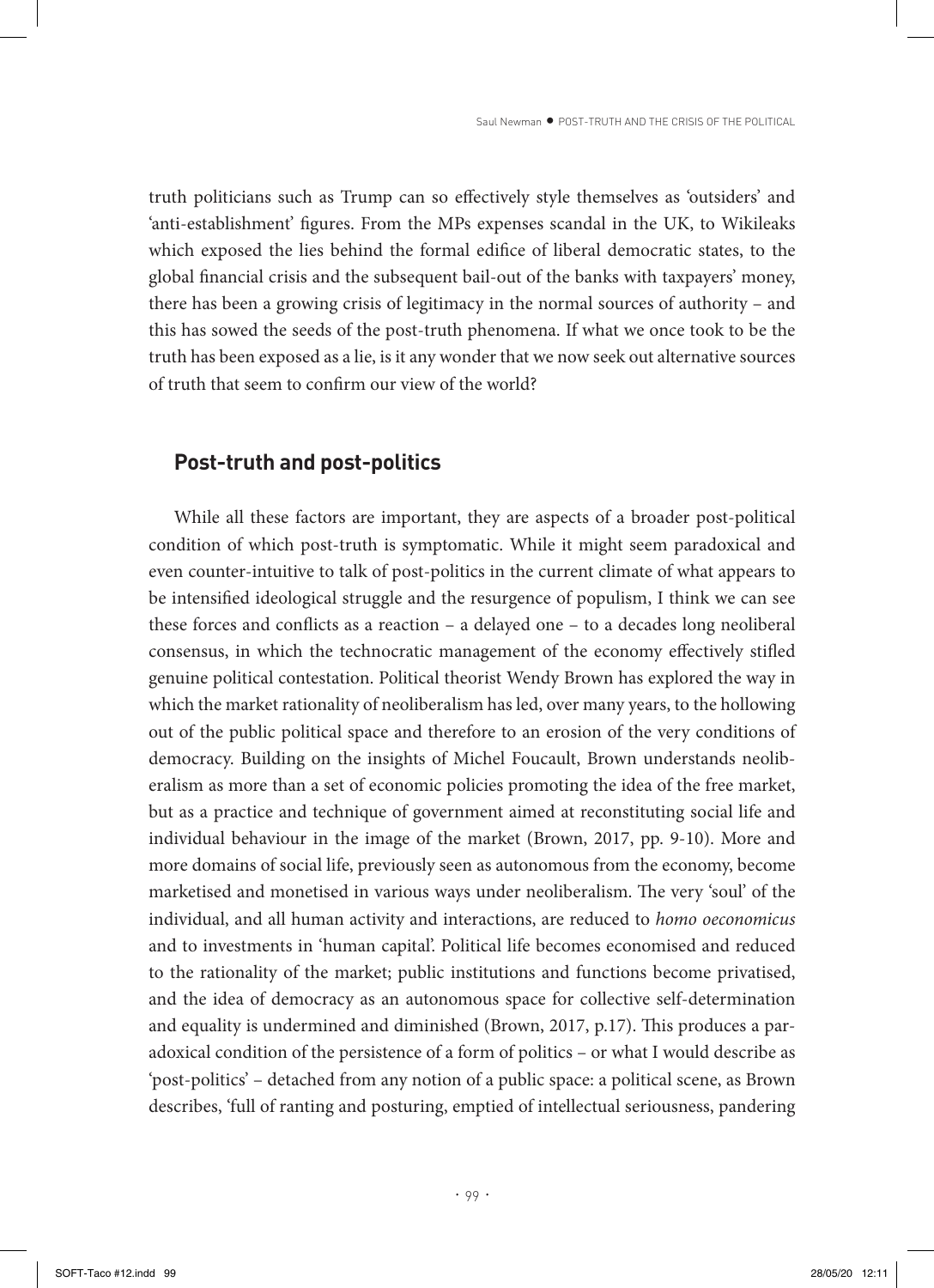to an uneducated and manipulable electorate and a celebrity-and-scandal-hungry corporate media (Brown, 2017, p.39).

That our post-political world has become a grotesque post-truth carnival, a Feast of Fools with its elected pope in the White House, should therefore not surprise us. If all areas of social and political life, including democratic institutions and processes, take on the logic of the market, it would seem to follow that truth, once deemed essential to political life, even if it was more honoured in the breach than in the observance, becomes relativised into a series of competing 'truth markets'. 'Truths' now have to compete for market share, seeing which one can garner the biggest audiences, the most followers on social media, or the highest TV ratings. It is no wonder that Trump, a master of posttruth politics, was once a reality TV celebrity, and now seems intent on turning the office of the US president into a reality TV show on a grand scale, in which his public utterances are played for the ratings and for the approval of Fox News. However, this can be seen as the monstrous outcome of decades of spin, media management, sound bites and corporate manipulation that political life had largely been reduced to over the past decades. It is almost as if the simulacrum of politics has now taken on a life of its own, as if the mediatised spectacle now embodies a real flesh and blood form. In the figure of Trump, the society of the spectacle (Smith, 1995) reaches its ultimate conclusion, in which fiction and reality now completely coincide.

#### **Truth and politics: Arendt**

The consequences of this post-truth/post-political condition are surely damaging for any genuine conception of politics, particularly democratic politics, which may not recover. But in what way does post-truth undermine political life? And what is the appropriate relationship between truth and politics? As we have seen, truth and politics have never been entirely compatible; lying has always been seen as an inevitable part of political life. Indeed the question of the extent to which life should be devoted to the pursuit of eternal truth goes to the heart of the ancient tension between the philosophy and politics. As the example of Socrates and his sentencing to death by the Athenian demos demonstrated, the philosopher's quest for truth was seen as a threat to the collective life of the polis. Plato's allegory of the cave, in which the truth-teller who, upon returning to his darkened world after escaping into the bright light of truth, is met only with disdain by his former fellow prisoners content to wallow in their own ignorance,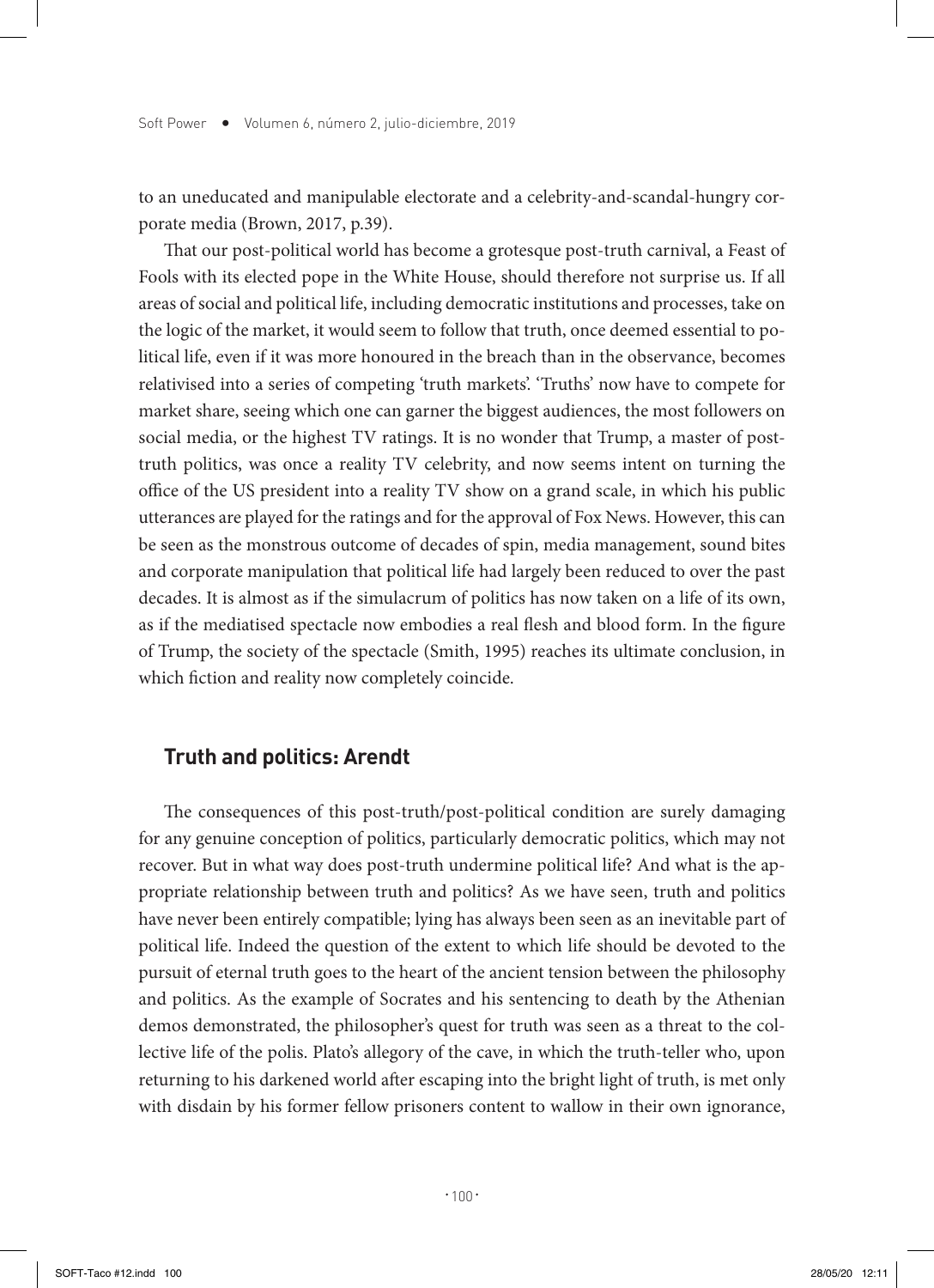serves as an illustration of this antagonism between the philosopher devoted to the truth and the citizen. Yet, if there is this basic antagonism between the pursuit of truth and the demands of political life, why should post-truth be regarded as so destructive to politics?

For an answer to this, I turn to Hannah Arendt's famous essay of 1967, 'Truth and Politics', in which she argued that although the eternal, singular and universal truths of philosophy, science and mathematics are fundamentally alien to the world of politics - which is characterised instead by contingency and plurality rather than axiomatic principles - nevertheless the very survival of this world depends at the same time on a mutual recognition of facts. Even though politics rests on opinion rather than truth, and values a diversity of perspectives rather than a single, absolute truth, there needs to be a common acknowledgement of basic facts in order for debate and disagreement to take place. Plurality in politics thus depends on a shared ground of factual (as opposed to rational) truth.

Yet, according to Arendt, not only does the philosopher's truth no longer have any impact on the modern political world, but this world is increasingly hostile even to more mundane factual truth. While there is a greater tolerance of diverse opinions – religious and philosophical – 'factual truth, if it happens to oppose a given group's profit or pleasure, is greeted today with greater hostility than ever before (Arendt, 1967, p. 5). It is not so much a question of the government's suppression of the truth in the form of state secrets, but, rather, the way that certain facts, while publicly known, are disavowed by the public. Yet, what Arendt regards as even more troubling is the way facts are simply turned into opinion and carry no more weight than any other opinion. This relativizing of factual truth seems to foreshadow the contemporary post-truth condition; and in Arendt's time, as in ours, it points to a crisis of the political. As Arendt says: 'What is at stake here is this common and factual reality itself, and this is indeed a political problem of the first order' (Arendt, 1967, p.6). The predicament faced by the truth teller today is worse than that of Plato's enlightened former cave dweller: while the philosopher's truth, by its nature, transcends worldly affairs and thus remains indifferent to whether or not it is accepted by others, the acceptance of factual truth forms the very ground of these worldly affairs. Therefore, unlike philosophical truth, which is singular and foreign to human affairs, factual truth, in so far as it concerns other people, is political by nature: 'Facts and opinions, though they must be kept apart, are not antagonistic towards each other; they belong to the same realm' (Arendt, 1967, p. 7). Yet, while facts belong to the same world as opinions, they are not the same: opinions can be argued against, where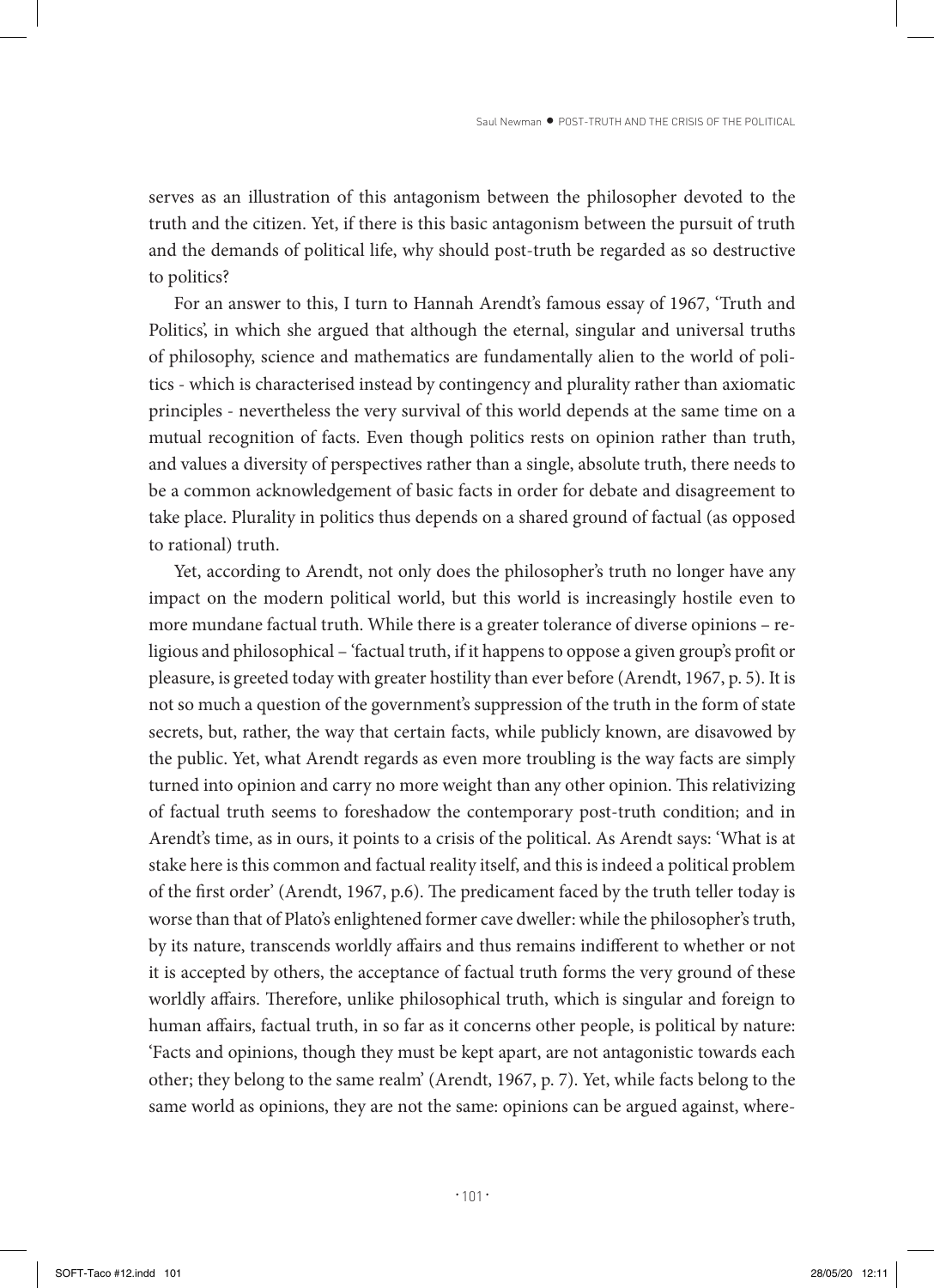as facts are intransigent. This is why factual truths 'are hated by tyrants, who rightly fear the competition of a coercive force they cannot monopolize, and it enjoys a rather precarious status in the eyes of governments that rest on consent and abhor coercion' (Arendt, 1967, p.8). At the same time, it is their rootedness in the common world that makes factual truths fragile and vulnerable – even more so than the abstract rational truths of the philosopher. Because facts themselves are contingent – because they result from a random series of events and could therefore have always been otherwise - and because, furthermore, they depend on the often unreliable testimony of witnesses, they are not self-evident. This is why, according to Arendt, it is easy to 'discredit factual truth as just another opinion'(Arendt, 1967, p. 10)

What really threatens the consistency of factual truths in the modern era, according to Arendt, is political lying on a massive scale: the lies perpetrated, not only by totalitarian regimes, but also by democratic governments with their armies of propagandists, 'image-makers' and marketing consultants, whose job it is to manipulate public opinion through the manipulation of facts. Against these 'hidden persuaders', truth is usually powerless. Here Arendt seems, in many ways, to predict our contemporary post-truth condition. Modern political lies, unlike traditional political lies, deal with 'things that are not secrets at all but are known to practically everybody' (Arendt, 1967, p. 13). In a similar sense, the lying that takes place under the post-truth condition is evident for all to see, yet no less effective for all that. Political lying therefore no longer deceives in the conventional sense but distorts our sense of reality, creating confusion about the world and our place within it. As Arendt says,

the result of a consistent and total substitution of lies for factual truth is not that the lies will now be accepted as truth, and the truth be defamed as lies, but that the sense by which we take our bearings in the real world – and the category of truth vs. falsehood is among the mental means to this end – is being destroyed… Consistent lying, metaphorically speaking, pulls the ground from under our feet and provides no other ground on which to stand (Arendt, 1967, p. 15).

Furthermore, the reason why lying can be so effective – and here we find a further parallel with post-truth politics – is that when compared to the statement of a factual truth, which changes nothing about the world and simply supports the existing state of affairs, political lying, in its deliberate blurring of the line between fact and opinion, actually changes the existing situation and is a form of *action* (Arendt, 1967, p. 12). We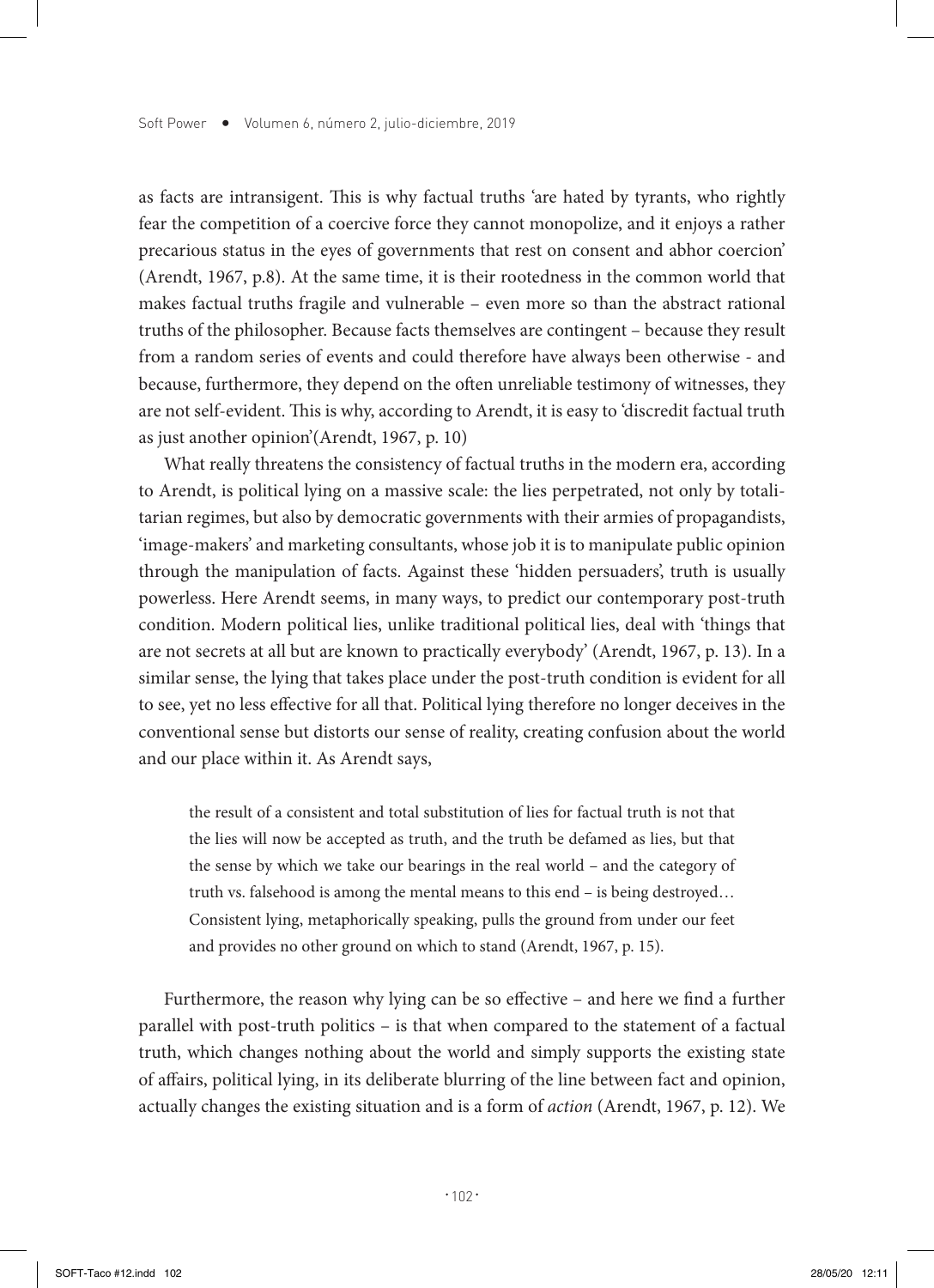are reminded of the ominous sounding rebuke once reputedly made by a senior official in the George W. Bush administration to a journalist, that he (the journalist) was part of a 'reality-based community' of people who study the facts and derive conclusions from them. The official goes on to say: 'That's not the way the world really works anymore. We're an empire now, and when we act, we create our own reality. And while you're studying that reality - judiciously, as you will - we'll act again, creating other new realities…' (Suskind, 2004) In inventing 'alternative facts', post-truth discourse creates new realities in this manner – against which the insistence of factual truth is often powerless. The sense in which, when lying in this way, power acts to dynamically change existing reality, and animates certain political constituencies in doing so, is no doubt part of the appeal of post-truth politics. Lying is on the side of action, of the creation of a new insurgent political reality, whereas factual truth is on the side of 'the establishment' and represents continuity with the existing order of reality. No wonder factual truth seems to lack the power to mobilise people today; and no wonder that the purveyor of posttruth is often more persuasive.

Yet, for Arendt, it is in the stubborn intransigence of truth, in contrast to the contingency of the political world – its strength in impotence - that its importance to the very survival of politics can be found. Indeed, the role of public institutions as 'refuges of truth', outside of politics and opinion – institutions like the judiciary and the university – shows that the autonomy of truth with regard to power is at the same time essential to politics, because it provides a stable ground for our collective existence: 'Conceptually, we may call truth what we cannot change; metaphorically, it is the ground on which we stand and the sky that stretches above us (Arendt, 1967, p.19)'.

#### **Parrësia and truth: Foucault**

Is it sufficient, however, to rely on certain institutions as guardians of truth? How effective are they, in a post-truth era, in preserving an autonomous space outside politics and in speaking truth to power? We have seen the intense politicisation of judicial appointments in the US, where the Senate hearing of Judge Kavanaugh turned into a very spectacle of post-truth politics. More fundamentally, it is the autonomy and opposition of such institutions – necessary though it is – to the 'will of the people' that seems to inspire such populist rancour. Universities and judiciaries are often seen as the very pinnacle of the liberal establishment and its alienation from the lives of ordinary people.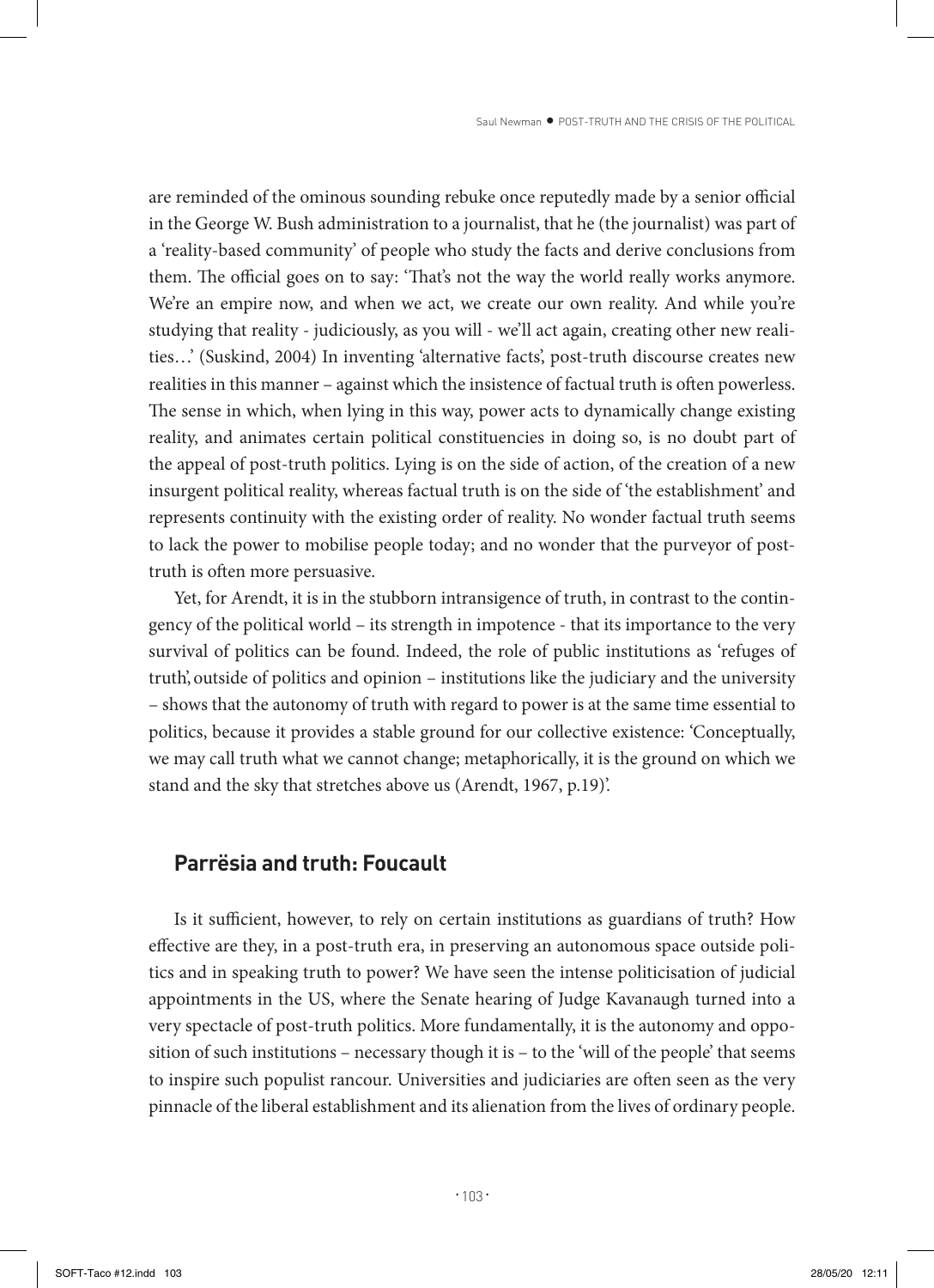My point is not of course that such institutions are no longer important to a functioning democratic space – clearly they are essential, perhaps more so today than ever – but that they may not be enough, in themselves, to stem the post-truth tide. Moreover, as Arendt herself acknowledges, what often renders truth impotent in the face of political lying is that political lying is a form of action that creates a new reality, whereas factual truths simply reaffirm the existing situation. Surely this would *doubly* apply to institutions of truth, which embody changeless continuity. Perhaps, then, we need a new relation to truth – something that preserves its autonomy from the political world, but at the same time introduces a disruptive element into the existing political order, much in the way that post-truth does at the moment.

So can truth be on the side of action? Can it disrupt the existing political space by introducing a new ethical and political dimension into it? This is exactly the question that Michel Foucault engages with in his discussion of the ancient Greek practice of *parrësia*, which means something like free and fearless speech. Ironically, Foucault is often considered – along with other 'postmodern' thinkers – as one of those responsible for our contemporary post-truth condition (Mclntyre, 2018). It is often supposed that Foucault's critique of the Enlightenment idea of a universally valid rational truth, and his notion instead of historically contingent and socially constructed 'regimes of truth', has contributed to a relativization of truth and therefore to the loss of epistemological certainty. Certainly, there are aspects of Foucault's genealogical approach to truth, particularly during the 1970s – in which he saw truth as a kind of weapon deployed in struggles over power – that appear to chime with today's picture of competing and antagonistic narratives and counter-narratives. However, Foucault's subsequent work on the practices of the 'care of the self' in the cultures of Greek and Roman antiquity, and his late reconsideration of the Kantian Enlightenment as introducing an important *ethos* of permanent critique into modernity (Foucault, 1984), takes a somewhat different approach to truth and attributes to it a greater value in interrogating power.

Of central importance here is the ancient practice of *parrësia*, in which the truth-teller intervenes in politics by 'speaking truth to power'. Often this intervention is unwelcome, and the activity of truth-telling carries great personal risk, as Plato discovered went he tried to give philosophical counsel to the Dionysus the tyrant of Syracuse. Like Arendt's philosopher, the truth-teller stages a confrontation between a philosophical truth and political opinion and in so doing he embarks upon a dan-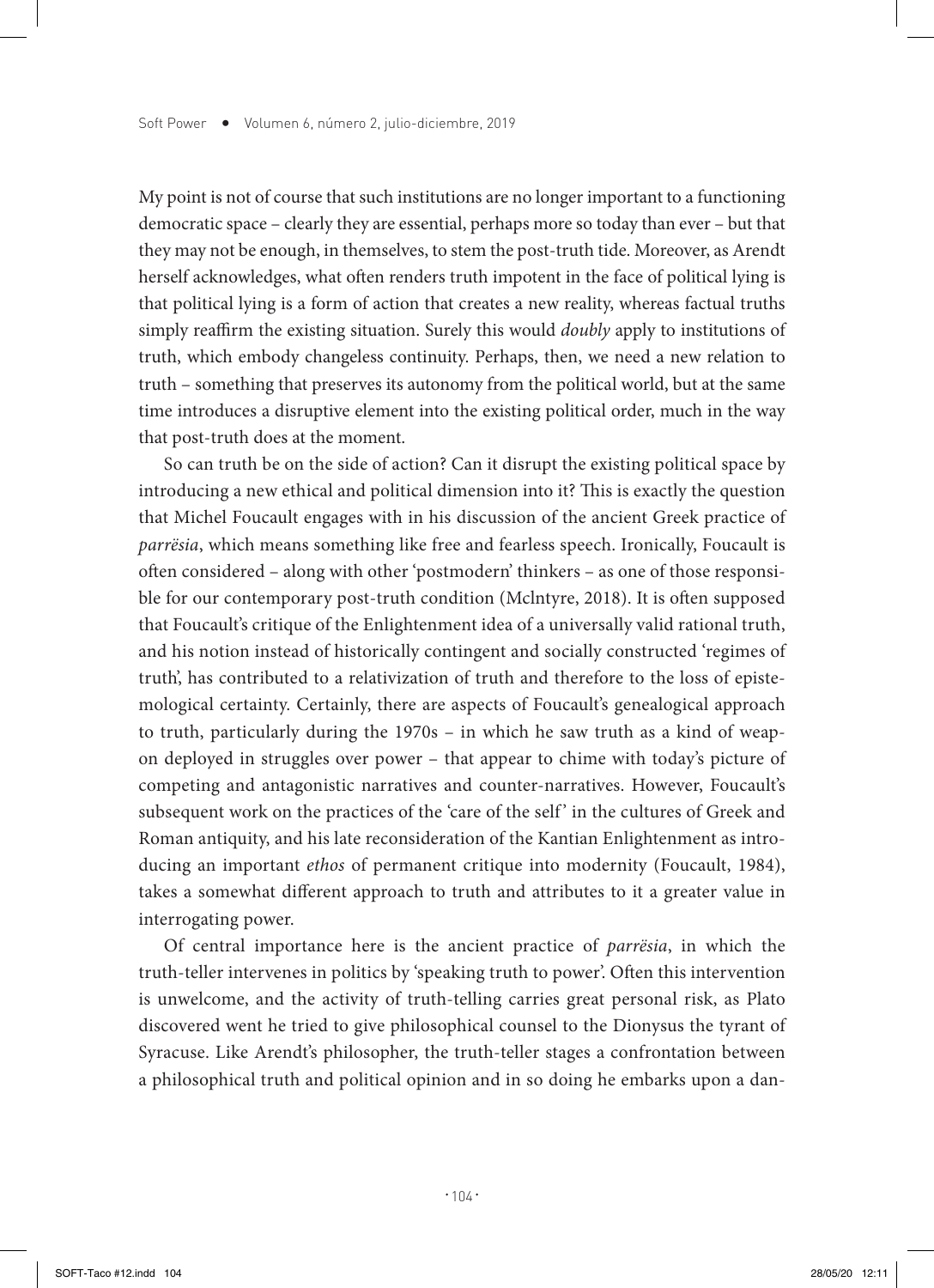gerous enterprise. However, for Foucault, it is this absolute commitment to the truth – to speaking it and embodying it regardless of the risks – that makes the example of parrësia particularly interesting and important from an ethical and political point of view. Indeed, what gave parrësia its ethical quality was the element of courage involved in taking such risks – it is the risk itself which commits the parrhesiast to truth of his words: '*Parrësia* is the free courage by which one binds oneself in the statement of the truth, of freely binding oneself to oneself in the form of a courageous act' (Foucault, 1982-1983). Parrësia is also a political activity – it intervenes in political affairs, often staging an agonistic confrontation not only with the singular will of the tyrant, but with the democratic will of the people – an opposition that became particularly acute in democratic Athens with the trial of Socrates. The parrhesiast is one who is prepared to go against the opinion of the majority, and to speak a singular truth against the *demos*, thus troubling and disrupting it.

Indeed, as Foucault shows, this conflict reflects an internal contradiction within democracy between *isëgoria*, the equal right to speak and to exercise power given to all citizens, and *parrësia*, as the exercise of free and courageous speech, which is a more individualistic, singular, even 'aristocratic' principle – although it is not determined by status, implying instead an *ethical* differentiation that is irreducible to democratic equality and is often at odds with the democratic consensus (Foucault, 1982-1983, p. 158). So while democracy is necessary for there to be parrësia, it also poses a threat to parrësia when the democratic will becomes intolerant of dissenting voices: 'No true discourse without democracy, but true discourse introduces differences into democracy. No democracy without true discourse, but democracy threatens the very existence of true discourse'(Foucault, 1982-1983, p. 184) True discourse, or parrësia, is therefore precisely the problem of government: if democracies are to be governed well, if democratic decision-making is to be guided effectively, then it must be exposed to the ordeal of truth, to an ethical principle which is always different to it, and which is at times in an antagonistic relationship with the democratic will. In directly contesting the political space and in assuming the danger of doing so, parrësia embodies genuine political commitment. Unlike the stable institutions of truth that Arendt spoke of, or the detached position of the philosopher, parrësia is a form of *action*, of truth *as* action, which has the potential to disrupt and change an existing situation.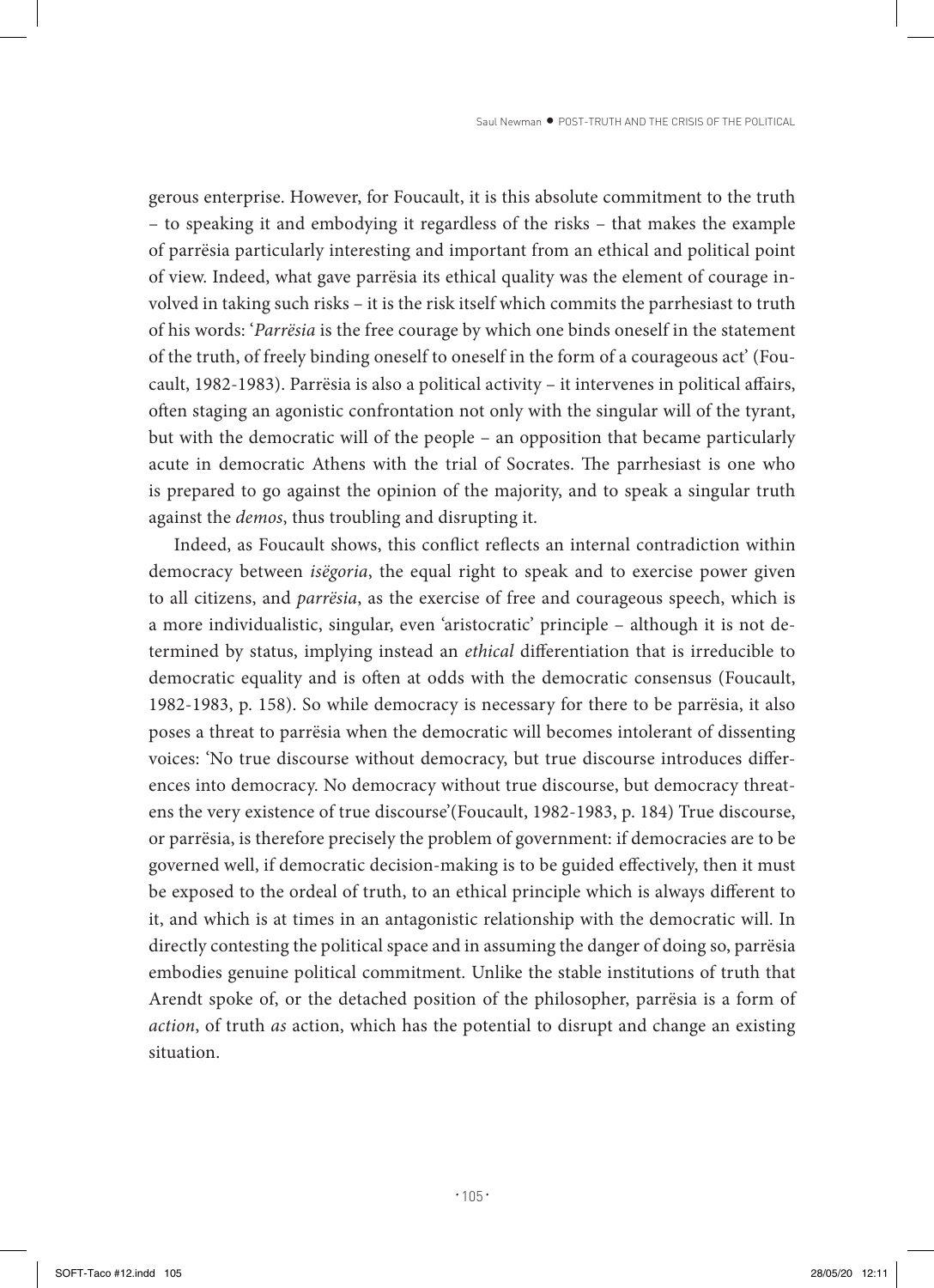#### **Ethical subjectivation and post-truth**

How might we think of parrësia today? There are of course numerous examples of dissenting speech in our contemporary world – from protests and occupations, to various forms of cyber dissidence, many of which carry enormous personal risk, even within formally democratic societies. In contesting the public space, in defying the policies of elected governments, in sometimes going against the 'will of the people', contemporary parrhesiasts work to expand and deepen democracy precisely by interrogating it and reminding it of its ethical limitations. At the same time, Foucault shows that political parrësia in ancient Greece was in some respects a failure – which was why the practice went from being a political game to more of a philosophical game, retreating from the public space into the private realm of ascetic practices (Foucault, 1982-1983, p.340).

However, what I think is important to take from Foucault's account of parrësia is the way that it works as a form of *subjectivation*. Indeed, Foucault sees it, along with *ascesis*, or ascetic practices, as one of the main forms of the 'care of the self' in antiquity, referring to an ethical problematic by which one attended to one's behaviour, took responsibility for one's actions, reflected upon and sought mastery over one's desires, and moderated one's relations with others. Self-knowledge was thus also a form of self-care, according to Foucault: 'You must attend to yourself, you must not forget yourself, you must take care of yourself. The rule "know yourself " appears and is formulated within and at the forefront of this care' (Foucault, 1981-1982). This embodied a different relation to truth, to the truth of oneself, to that of the later Christian hermeneutics of the self in which one's truth was a secret to be discovered in the context of relationships of monastic obedience – in the form of the confessional for instance - and later through the governing institutions of the Christian pastorate. Rather, the care of the self was not only a more autonomous set of practices, carried out by individuals in the company of others, outside of institutional settings, but was also a form of ethical *self*-constitution. Parrësia could be seen as precisely a form of self-constitution in this way because, in committing to the truth and freely assuming the risks involved, the individual formed a new relationship to himself: '*parrësia* is a way of opening up this risk linked to truth-telling by, as it were, constituting oneself as a partner of oneself when one speaks, by binding oneself to the statement of the truth and to the act of stating the truth (Foucault, 1982-1983, p. 66). How radically different does this relation to truth appear when compared to today's post-truth paradigm, a condition characterised by the absolute lack of integrity, by what might be called 'careless speech' (Hyvönen, 2018). In contrast, parrësia might be con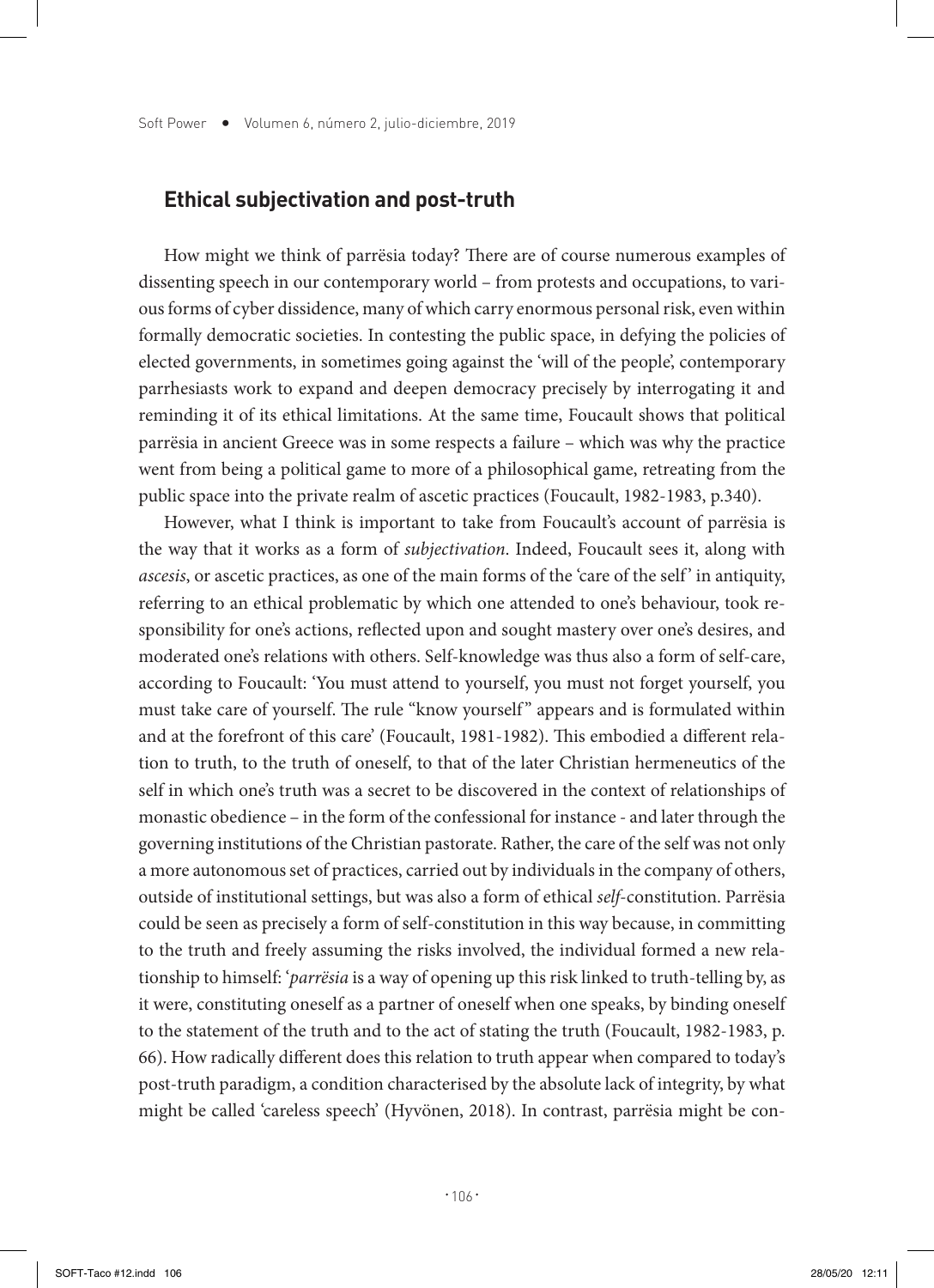sidered a form of *careful* speech, not only in its commitment to truth – for which one is prepared to stake one's life – but also in its concern for the integrity of the self.

Above all, for Foucault, the care of the self – of which parrësia is one of the central examples – was also a way of practicing freedom, of enhancing the autonomy of oneself and of others (Foucault, 2000, p. 287). To tend to one's own freedom and to the freedom of others, one had to be master of one's own passions and desires – including the desire to dominate and the desire to be dominated, which are two sides of the same coin. To do this one had to be able to exercise over oneself a certain discipline. If, as I believe, the prevalence of post-truth politics really depends on a kind of voluntary servitude, an abrogation of any responsibility to oneself and to one's own freedom and integrity, and surrendering one's own will to that of the master; if, put simply, post-truth only really works because people, out of laziness or resentment, are willing to believe its lies and allow themselves to be manipulated in this fashion – then perhaps what is needed is a new attitude towards truth, one in which a commitment to truth becomes at the same time a way of reclaiming one's autonomy from power. To take a personal stake in truth – to see truth-telling and fearless speech as a exercise in freedom – as opposed to simply relying on institutions to safeguard it, might be one way of countering the post-truth condition and resisting the state of self-abandonment and ignominy it throws us into.

# **References**

- Arendt, H. (1972). Lying in Politics: Reflections on the Pentagon Papers, *Crises of the Republic* (pp.1-47)*.* San Diego: Harcourt Brace & Co.
- Ball, J. (2017). *Post-Truth: How Bullshit Conquered the World*. London: Biteback Publishing.
- Berardi, F. (2009). *The Soul at Work: From Alienation to Autonomy*. Cambridge (Mass.): MIT Press.
- Brown, W. (2017). *Undoing the Demos: Neoliberalism's Stealth Revolution.* New York: Zone Books.
- d'Ancona, M. (2017). *Post-Truth: the New War on Truth and How to Flight Back*. London: Ebury Press.
- Foucault, M. (1982-1983). *The Government of the Self and Others: Lectures at the College de France.*Foucault, M. (1983-1984) *The Courage of Truth: Lectures at the College de France.*Basingstoke: Palgrave Macmillan.